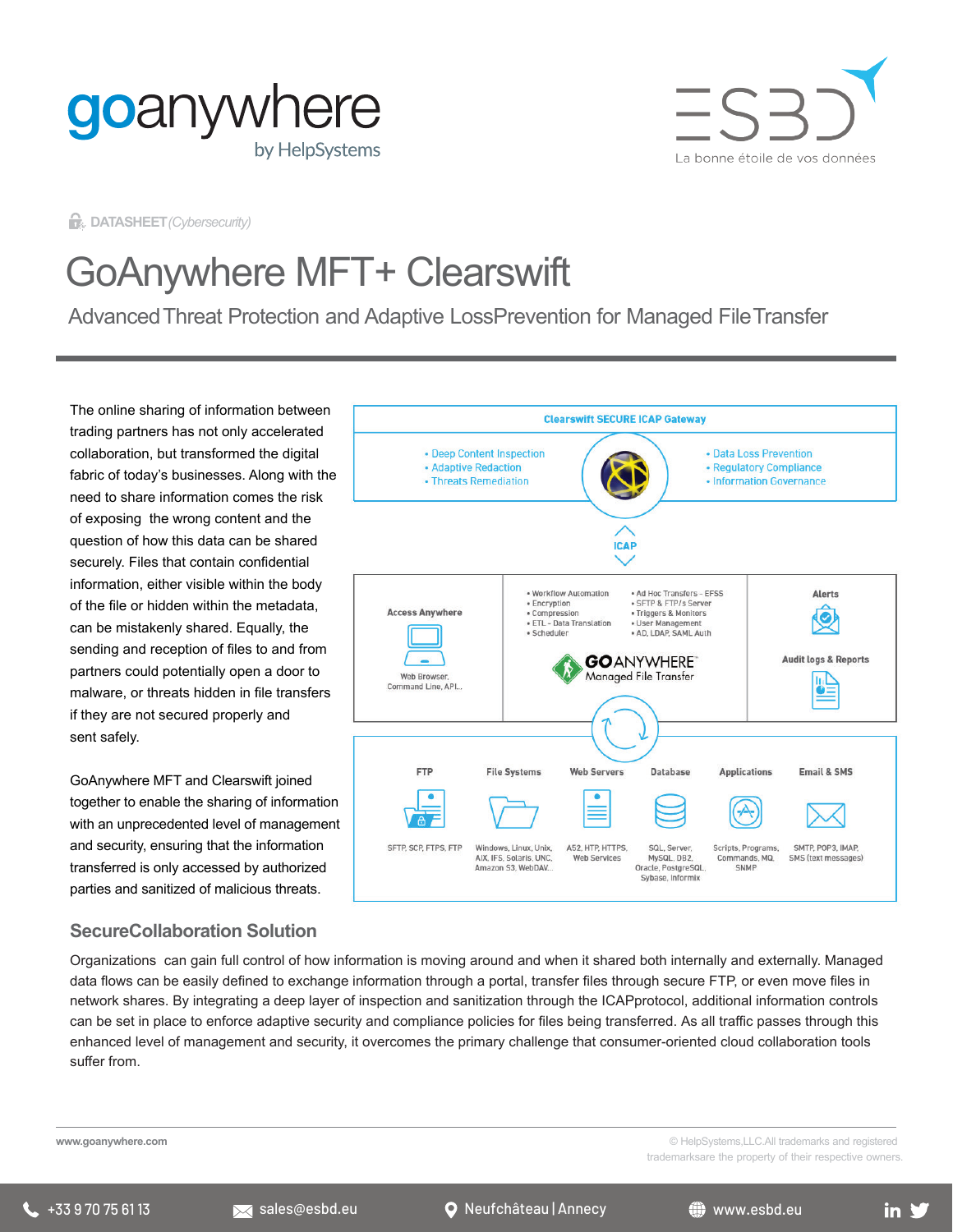# **GoAnywhere Managed File Transfer**

GoAnywhere MFT™is a HelpSystems managed file transfer solution which streamlines the exchange of data between your systems, employees, customers, and trading partners. It provides a single point of control with extensive security settings, detailed audit trails, and reports.

GoAnywhere's intuitive interface and comprehensive workflow features will help to eliminate the need for custom programs/scripts, singlefunction tools and manual processes that were traditionally needed. This innovative solution will reduce costs, improve the quality of your file transfers, and help your organization comply with data security policies and regulations.

#### **Automation**

GoAnywhere MFT's workflow automation eliminates the need to use multiple products and scripts to handle your business pro- cesses. The automatic file transfer software allows users to program when files should move between internal systems, users, or trading partners. This software is often used to manage reoccurring or high-volume file transfers, so other business-critical tasks can be prioritized and pursued.

#### **Collaboration**

GoAnywhere MFT allows your employees to easily share files and collaborate with colleagues, customers, and trading partners. Whether deployed on-premises or in the cloud, you are always in control of your sensitive data to meet the most stringent compliance requirements with enterprise grade security and audit logs.

GoAnywhere's secure collaboration features make connecting with your trading partners, clients, vendors, contractors, employees, and coworkers much easier and faster, especially when you're on the go.



## **Encryption and Compression**

Ensuring the privacy and integrity of your data is vital, whether it's stored to disk or transmitted outside your organization. Sending an encrypted file transfer of sensitive data is vital for compliance with PCI DSS, state privacy laws, and federal regulations such as HIPAA and Sarbanes-Oxley. GoAnywhere implements several popular technologies for encrypted file transfers.

**www.goanywhere.com** Page 2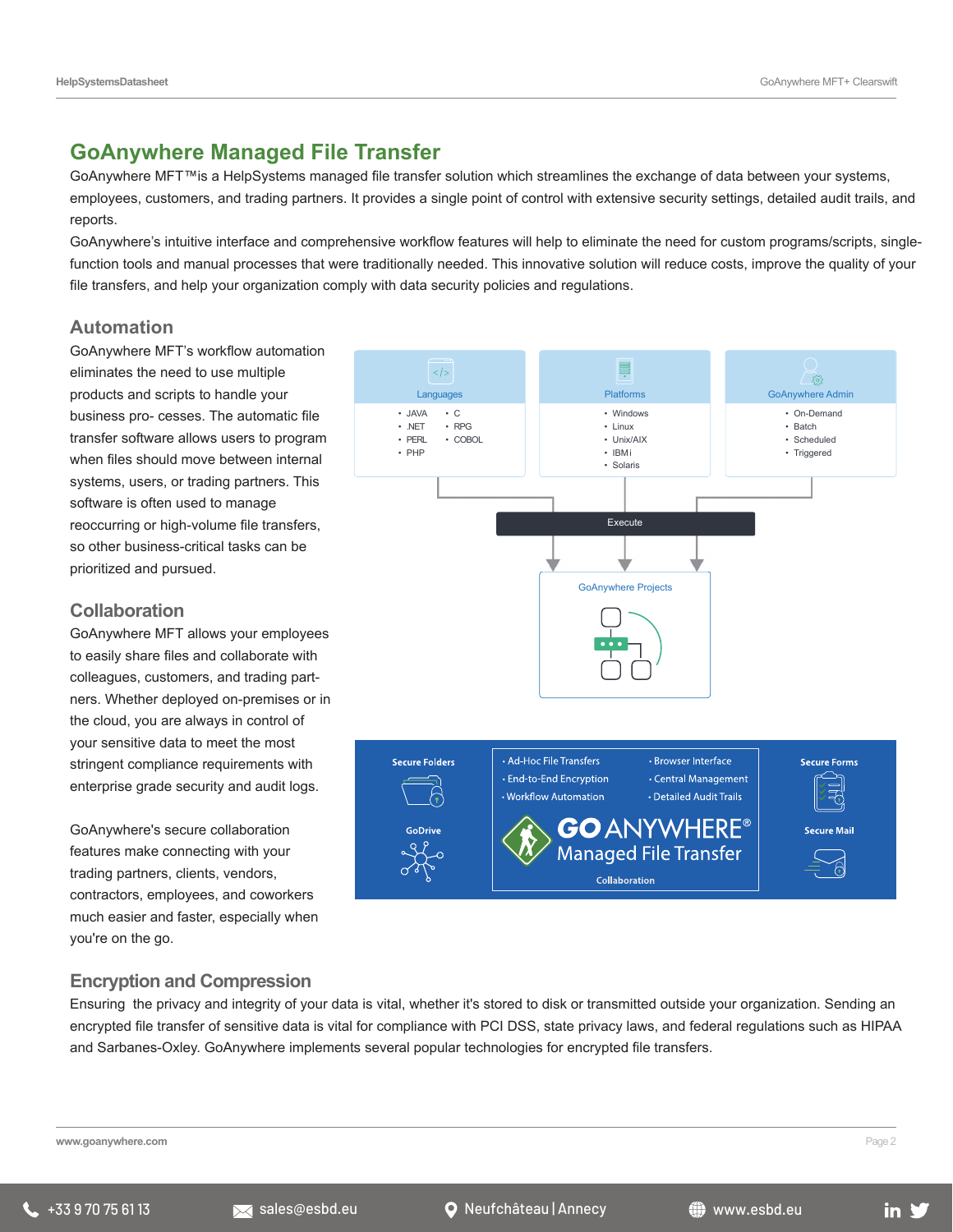## **Clearswift SECUREICAPGateway**

The Clearswift SECUREICAP Gateway is the market leading solution for enhancing your infrastructure. It enables the balance needed to secure and protect critical information with the need to continuously collaborate. Organizations are given the ability to apply deep content inspection, Adaptive Data Loss Prevention and Advanced Threat protection technologies to align the flow of information to the organization's information governance policies, mitigating risk and underpinning compliance requirements.

#### **Deep Content Inspection**

Clearswift's deep content inspection goes beyond any level of what is traditionally offered in the market. It is not limited by zip/encryption, file size, analysis timing delays, virtual environment evasion techniques, or multiple embedded document layers. As a result, it offers amongst the highest detection rates and lowest impact (i.e. nearly eliminates false positives).

#### **Adaptive Data LossPrevention**

Adaptive Data Loss Prevention (A-DLP) is the non-disruptive removal or transformation of data according to policy (rules), to ensure that information shared complies with corporate security policies before it is sent to or received by the recipient (person, application or system). Intelligent policy enforcement isapplied to only the information that breaks policy and compliance regulations, while allowing the rest of the business activity to continue without disruptive false positives. Adaptive DLPalso sanitizes MFT documents by stripping out hidden metadata (author, username, server names, etc.) and personal information that can be harvested

and used for targeted phishing attacks.

Traditional data loss prevention solutions of a basic"yes" or "no" response to attempts to share information, as they lack the architectural design to disassemble, inspec amend and re-assemble the content "in its original format". Adaptive Data Loss Prevention removes this barrier completely modifying (redacting, blocking or encrypting) the information in real-time according to policies, so as to ensure only the acceptabl

## **AdvancedThreat Protection**



Detect and automatically strip out active content in the form of embedded malware triggered executables, scripts or macros used to extract or hold sensitive data hostage, while potentially creating havoc within critical business systems. Clearswift's Advanced Threat Protection sanitizes without delay in delivery, as only the malicious active content is removed, allowing the file transfer to continue unhindered. This morph-free protection against today's leading malware and ransomware (i.e. CryptoLocker, CryptoWall, TorrentLocker, Dridex, Dyre, Black- Energy, etc.) and tomorrow's even more sophisticated variants.

**www.goanywhere.com** Page 2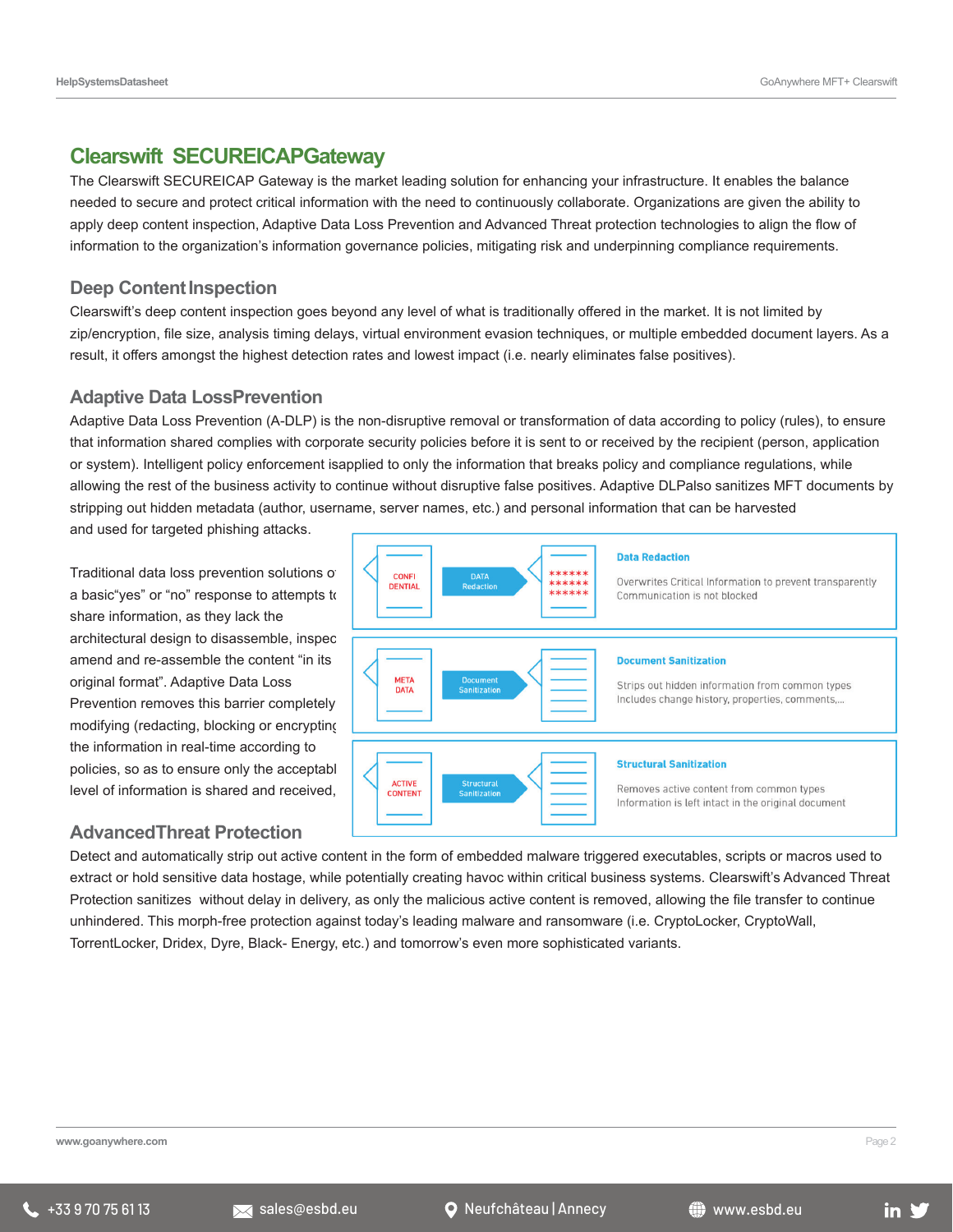#### **BusinessBenefits**

#### **Securecollaboration**

- Information iscontinuously exchanged.GoAnywhere providesasolution to exchanging information within the organization or with third partieswith complete access control.
- The Clearswift SECUREICAP Gateway augments GoAnywhere's ability to control information by applying deep content inspection and Adaptive Data Loss Prevention to enforce more thorough information security policies to prevent data loss, ensure compliance, and prevent advanced malware threats from infecting the organization.
- Thecombined solution provides aresponseto an organization'sneed to exchangeinformation that would otherwise befulfilled by userswith external uncontrolled tools, like online storagewebsites.

#### **Protection against cyberthreats**

• Any incoming communication can pose a threat to an organization and file exchange is not immune to it. Files received from third parties can include a malicious payload embedded in an innocuous document.

Cyber criminals are continuously trying to find the easiest way to attack organizations and using less well protected partners is becoming a common route for attack. Clearswift and GoAnywhere offer a combined solution that will stop those threats while allowing business information exchange to continue.

• Malware, and specifically spyware and ransomware, is frequently distributed as active content hidden in common document formats, like Microsoft Office files or PDF documents. Clearswift's Advanced Threat Protection can decompose the files, identify the active content and neutralize it to remove these risks.

• With the flexibility provided by GoAnywhere's workflows, organizations can completely automate their file transfers. By integrating with Clearswift SECUREICAP Gateway, those processes can be checked to identify and neutralize threats that otherwise could easily get to your internal users.

#### **Get complete information control back**

- Data privacy regulations such as the EU GDPRrequire organizations to take full control of what information is being shared and with whom. GoAnywhere com- bined with Clearswift's SECUREICAP Gateway provides a means to identify users accessing or sharing information and apply the appropriate policy. By automating the detection and cleansing of information subject to regulations, organizations are able to deal with the increasingly high amount of information exchanged, keeping information under control and allowing business communications to continue.
- Documents are typically reviewed by different team members before being published. But the history of changes along with comments and properties are stored as metadata in the files. This hidden information is also subject to regulatory compliance, in addition to posing a high risk of data loss. HelpSystems' GoAnywhere uses the Clearswift SECUREICAP Gateway to inspect, detect and clean metadata and revision history in files being transferred.

**www.goanywhere.com** Page 2